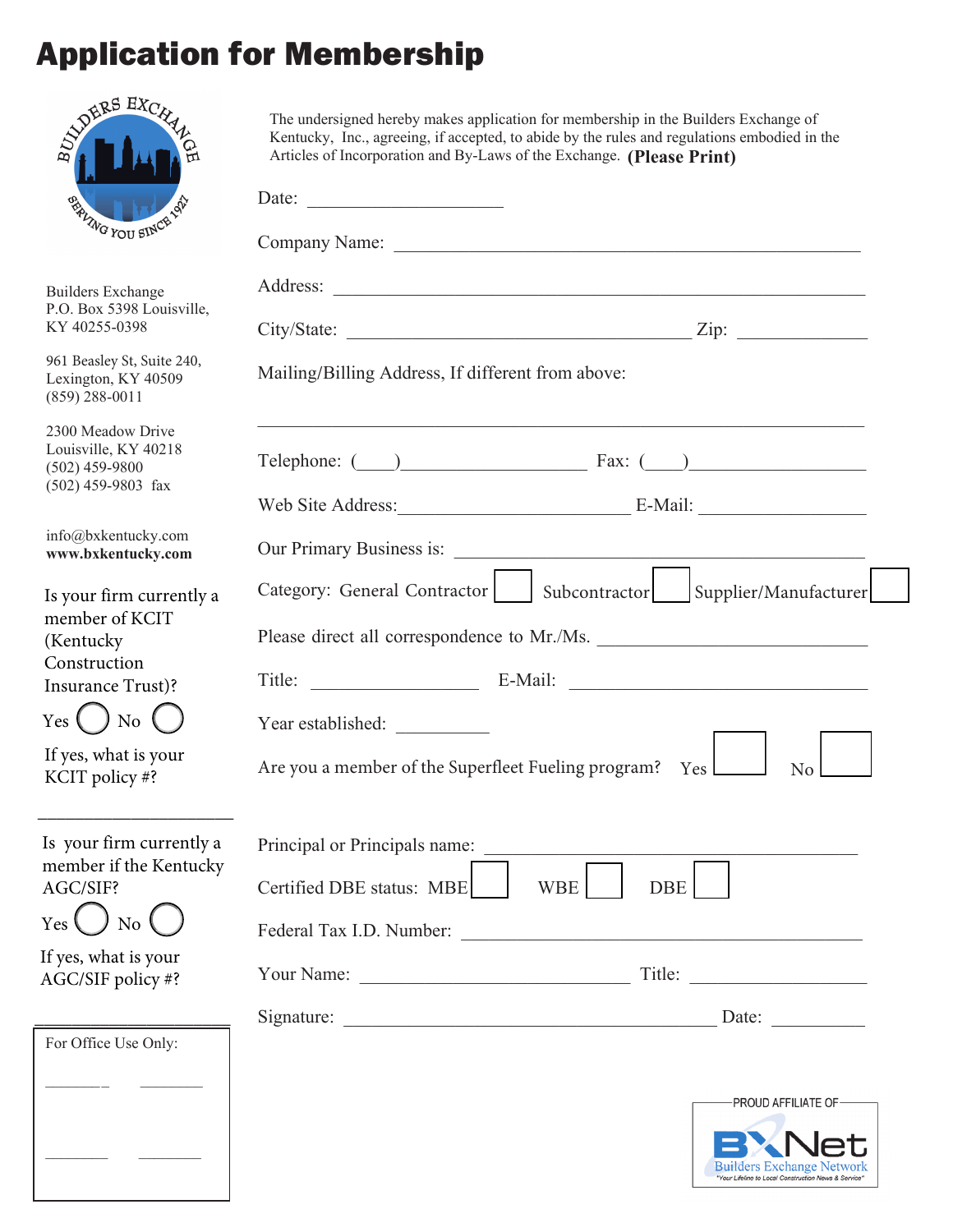

**Admission Fee \$100 (One time only fee)**

# **Membership Dues Standard Membership - \$910 per year**

### **Membership Upgrade**



NO - We are only interested in the Standard Membership at this time. We understand we will not be able to access specs, addenda and drawings via IPIN and the internet.



YES - We do want to be able to access specs, addenda and drawings via IPIN and the internet (choose 1 of the following billing methods).



\$225 Quarterly Fee

\$730 Annual Fee

#### **We understand these fees are in addition to our regular membership dues.**

### **Billing and Payment Preferences**

| Email Only:                               | A. We prefer to receive our dues and invoices by (Check One):<br>Standard Mail Only:          | Both Email and Mail:                                                                                      |
|-------------------------------------------|-----------------------------------------------------------------------------------------------|-----------------------------------------------------------------------------------------------------------|
| <b>B.</b> Our Primary Billing Contact is: |                                                                                               |                                                                                                           |
| Billing Contact Name:                     |                                                                                               |                                                                                                           |
| Billing Contact Email:                    |                                                                                               |                                                                                                           |
| C. Online Payment:                        | for dues and invoices online by going to http://www.bxkentucky.com/products-services/billpay/ | Once we have your email address above on file, you have the option to submit and review payments          |
| dues payments.                            |                                                                                               | Once you have created an account, you will also have the option to sign up for <b>automatic recurring</b> |
|                                           |                                                                                               | Check this box if you would like to receive more information regarding Automatic Payments.                |
|                                           |                                                                                               |                                                                                                           |
|                                           |                                                                                               | Company Name (please print)                                                                               |

Authorized By (please print)

Your Signature

\_\_\_\_\_\_\_\_\_\_\_\_\_\_\_\_\_\_\_\_ Date

**PLEASE EMAIL THIS FORM TO APPLICATIONS[@BXKENTUCKY.COM](mailto:info@bxkentucky.com) OR FAX THIS FORM TO: (502) 459-9803**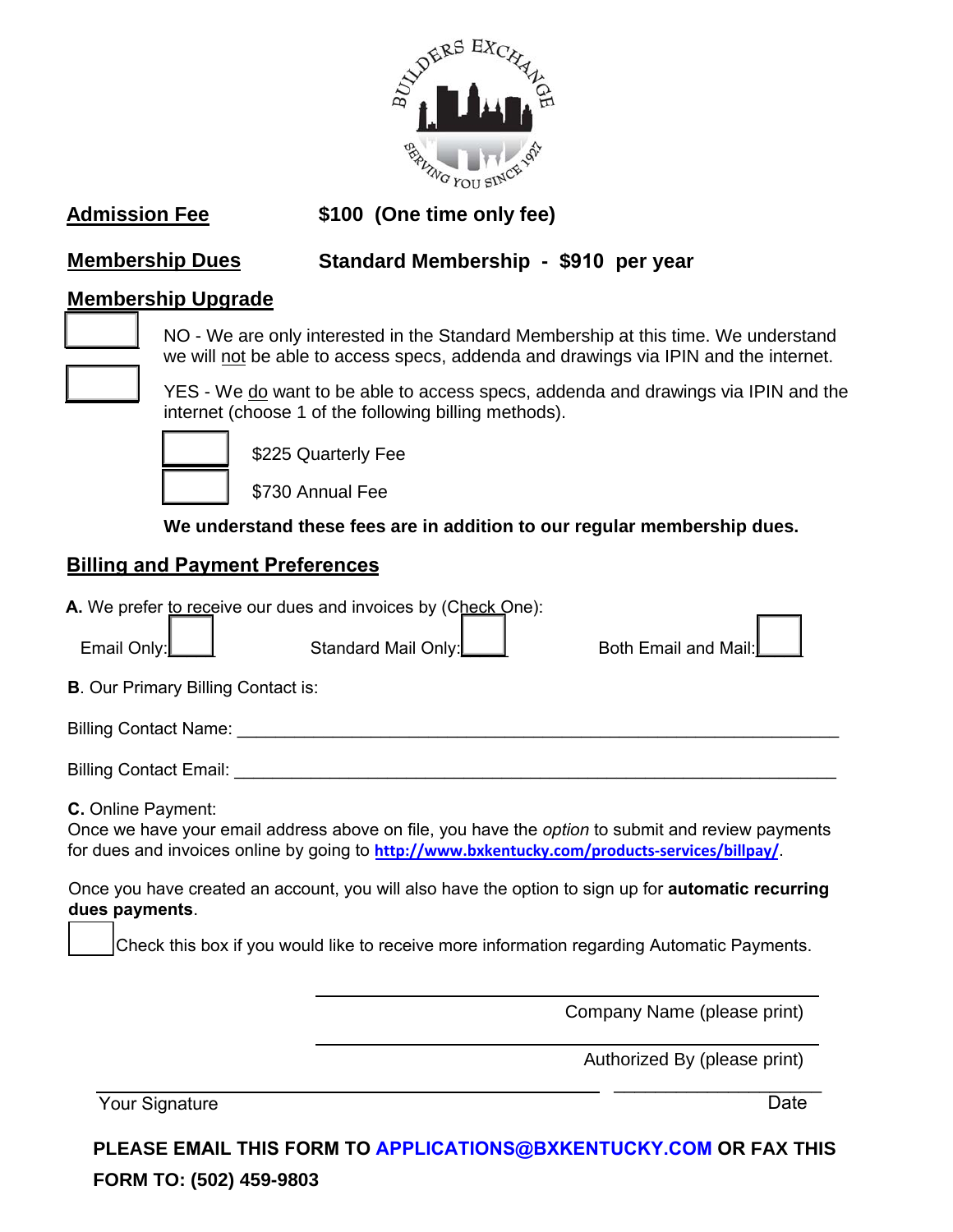**Please complete the information below for each employee of your firm who needs access to our online planroom. The Password must be at least <sup>5</sup> characters in length. It may be any combination of letters and/ or numbers. Users will also be signed up for our monthly E-Newsletter, which provides industry news and trends, training opportunities, information on special events, and technology tips. (Use Additional Sheet If Needed). Please type or print legibly.**

**\* The Administrator will be responsible for updating company personnel as needed. Only the Exchange can administer passwords.**

|    | <b>Persons Name</b> | <b>Title</b> | <b>E-Mail Address</b> | User ID | Password |
|----|---------------------|--------------|-----------------------|---------|----------|
|    |                     |              | $\overline{a}$ *1.    |         |          |
|    |                     |              |                       |         |          |
|    |                     |              |                       |         |          |
|    |                     |              |                       |         |          |
| 5. |                     |              |                       |         |          |

**6. \_\_\_\_\_\_\_\_\_\_\_\_\_\_\_\_\_\_\_\_\_ \_\_\_\_\_\_\_\_\_\_\_\_\_\_\_\_\_\_\_\_\_ \_\_\_\_\_\_\_\_\_\_\_\_\_\_\_\_\_\_\_\_\_\_\_\_ \_\_\_\_\_\_\_\_\_\_\_\_\_\_\_\_\_\_\_\_ \_\_\_\_\_\_\_\_\_\_\_\_\_\_\_\_\_\_\_\_\_\_**

Check this box if you are NOT interested in signing up for our monthly E-Newsletter, which provides industry news and trends, training opportunities, information on special events and technology tips.

|                                                                                                      | Date |  |  |
|------------------------------------------------------------------------------------------------------|------|--|--|
| Please list your company's web-site address if applicable. ______________________                    |      |  |  |
| Please list your company's general e-mail address if applicable. ___________________________________ |      |  |  |

Please fax this form to Builders Exchange of Kentucky at 502-459-9803 or Email it to applications@bxkentucky.com. We will notify you when the user id and passwords have been established.